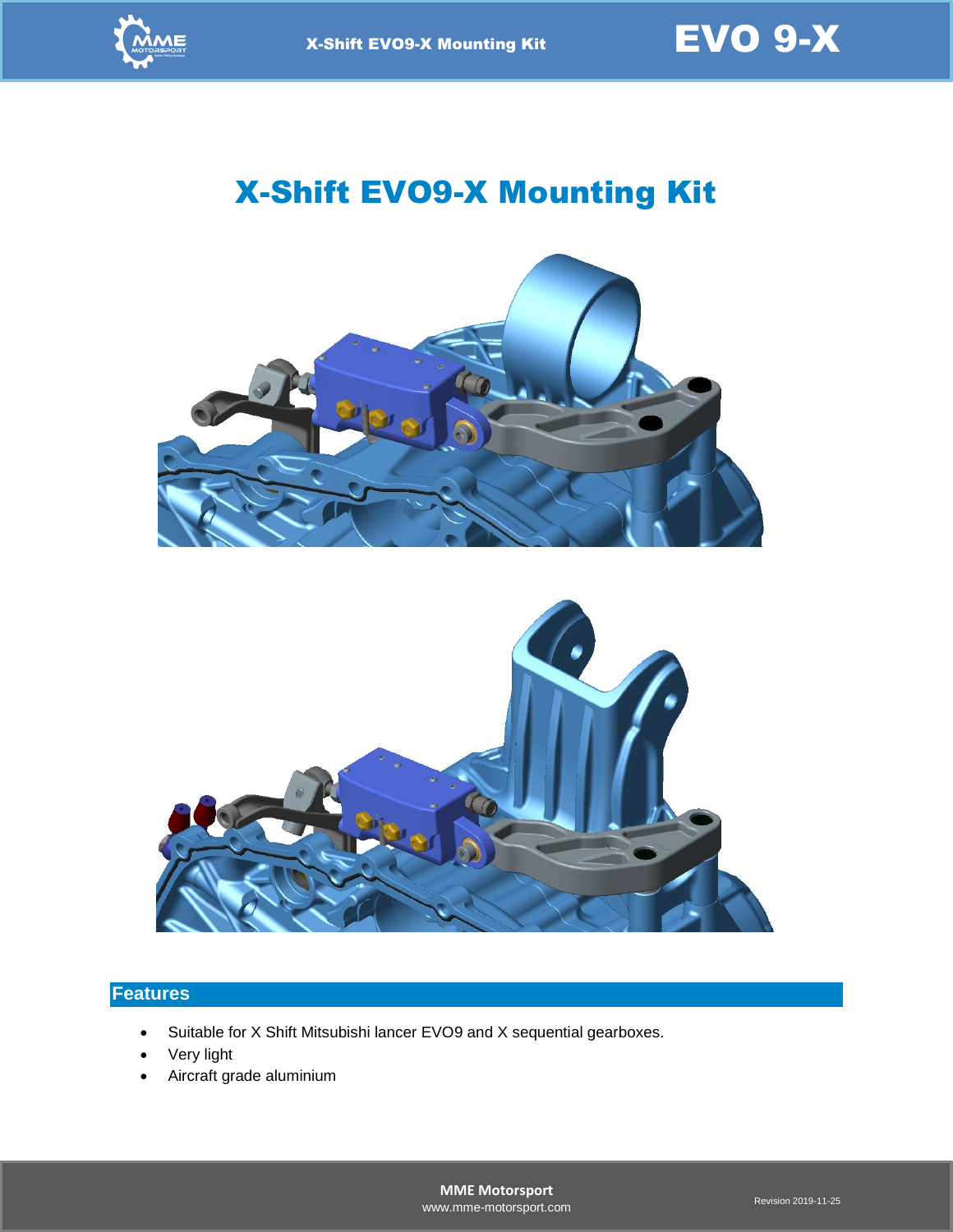



## **Technical specifications**

| Dimensions LxWxH      | $130 \times 135 \times 25$ mm |
|-----------------------|-------------------------------|
| Weight                | 490 g                         |
| Operating temperature | -20  80°C                     |

### **Included in the kit**

- Aluminum holder
- Aluminum holder for shifting arm
- Two bolts M10x1,25 length 90mm
- Two stainless steel washers for EVO 9 gearbox
- Two stainless steel washers for EVO X gearbox
- Two bolts M8 length 25 mm
- Bolts M10 length 16 mm

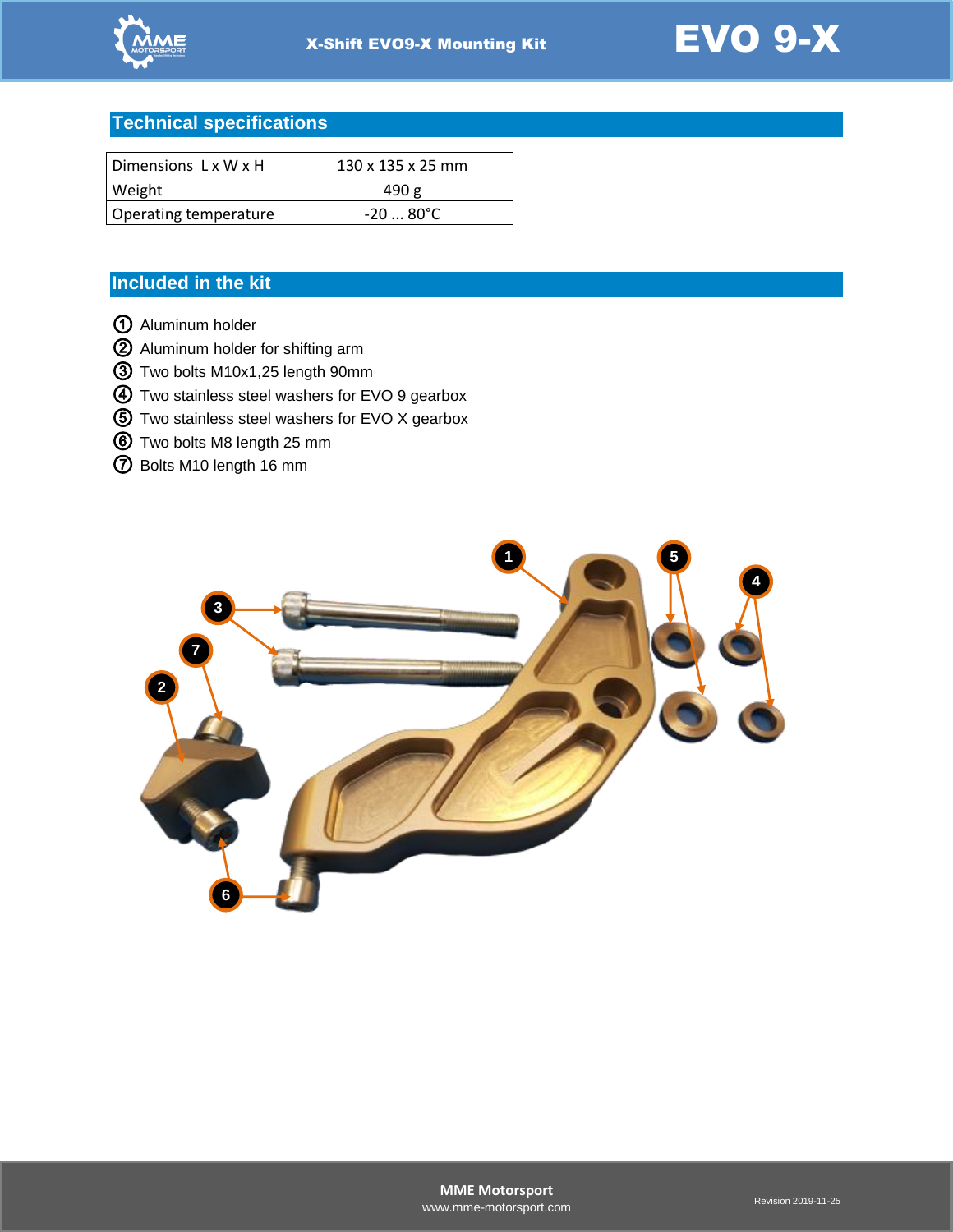



# **Assembling**

1. Remove two original bolts from side gearbox holder.



2. For EVO 9 mount actuator holder ①. Under the bolts insert washer 4. Use two bolts M10x1,25 length 90 mm③.

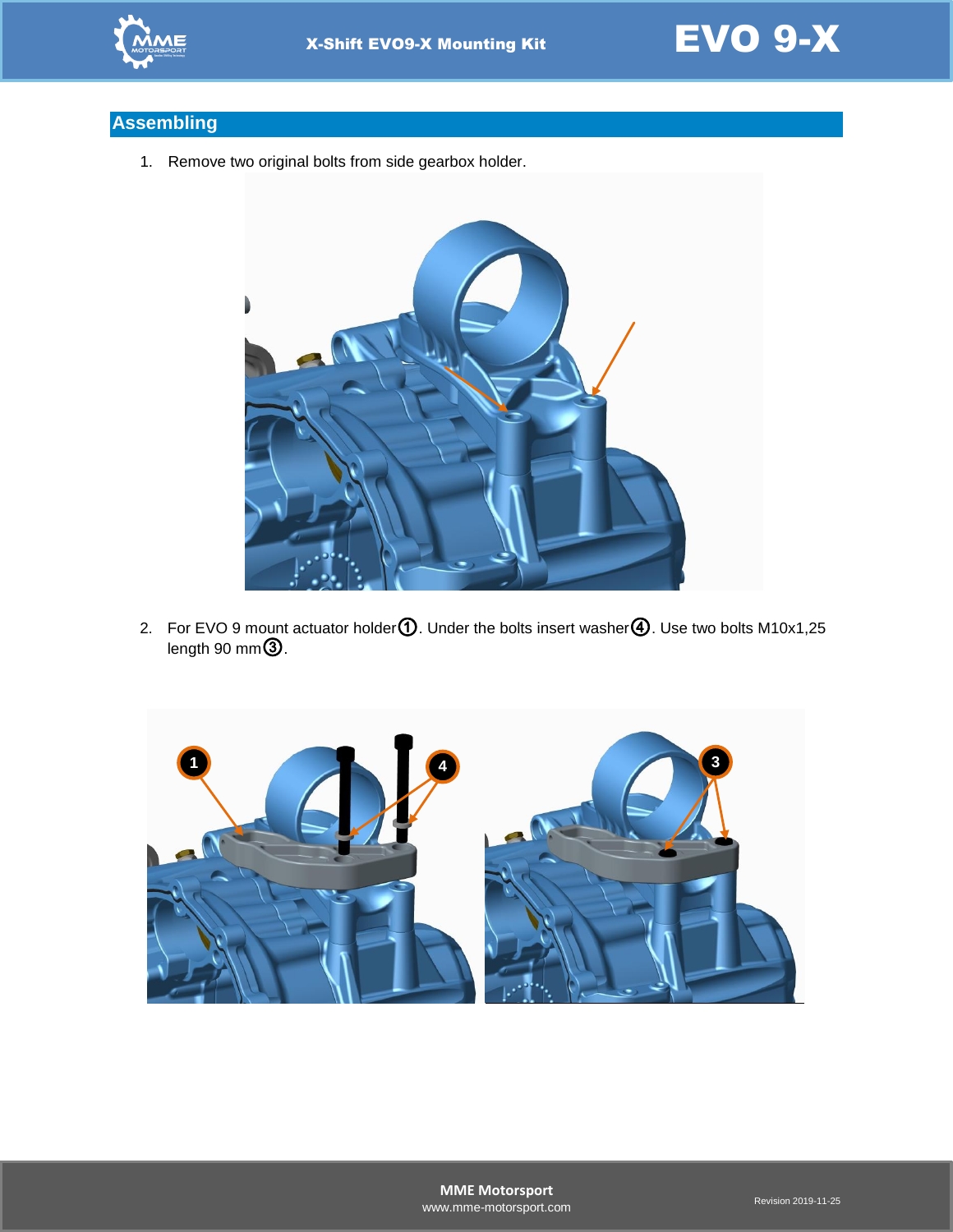



For EVO X mount actuator holder $\mathbf 0$ . Under holder insert washer $\mathbf 6$  . Use two bolts M10x1,25 length 90 mm $\overline{\textbf{3}}$  .



3. Mount the holder  $@$  on the shifting arm. Use bolt M10 length 16mm $@$ , and bolt it from the bottom.